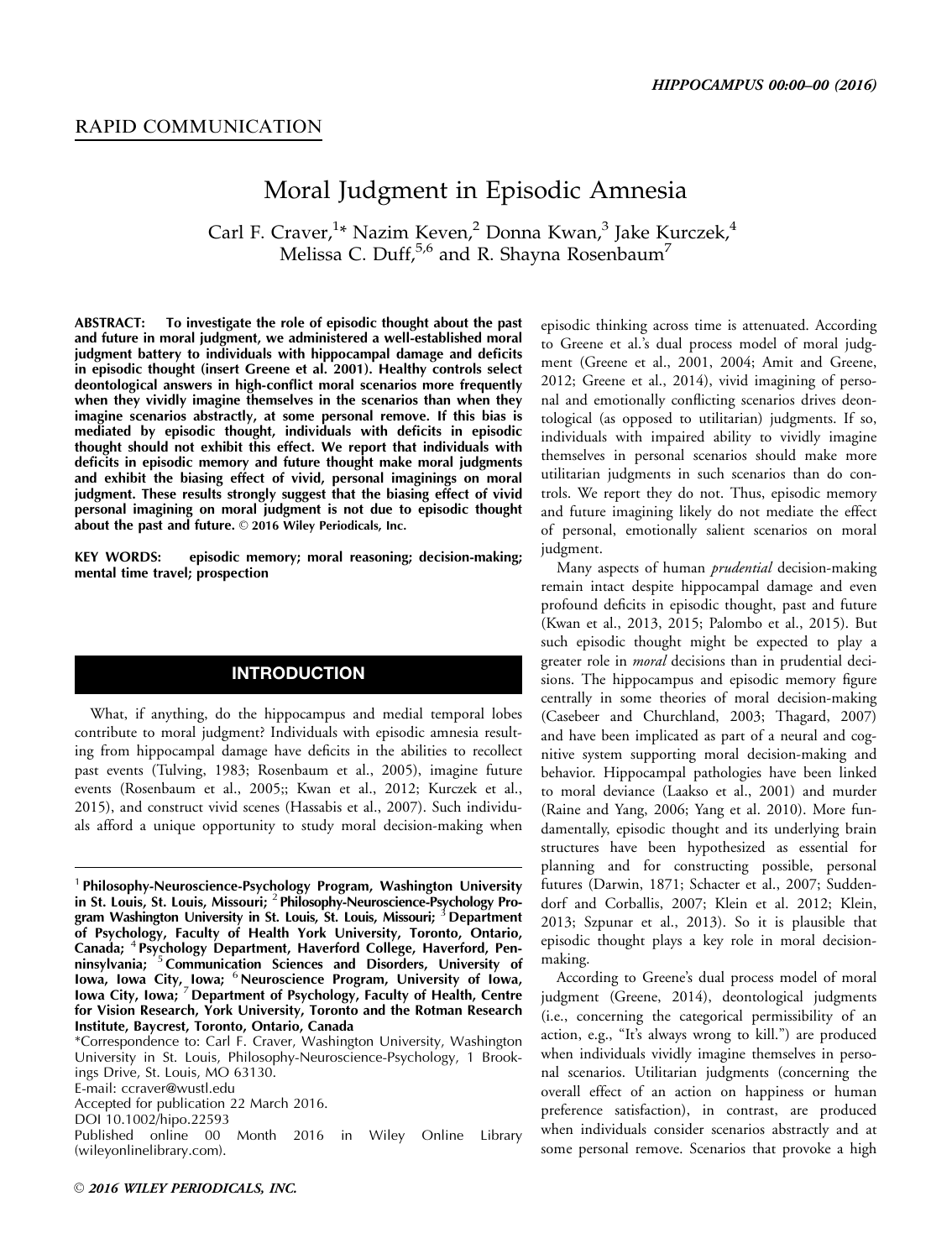## TABLE 1.

| Case                     | Age | Sex          | Etiology   | Chronicity     | Ed | FSIQ | Executive<br>function |    | Verbal learning<br>and memory |                  | Visual learning<br>and memory |                  |
|--------------------------|-----|--------------|------------|----------------|----|------|-----------------------|----|-------------------------------|------------------|-------------------------------|------------------|
|                          |     |              |            |                |    |      | <b>WCST</b>           | LF | $\rm{AQ}$                     | <b>LDFR</b>      | C                             | ${\rm DR}$       |
| KC●                      | 58  | M            | TBI        | 28             | 16 | 99   |                       | 6  | $\mathbf{0}$                  | $\boldsymbol{0}$ | 18                            | $\boldsymbol{0}$ |
| $DA\star$                | 62  | M            | <b>HSE</b> | 20             | 17 | 117  | 6                     | 8  | $\boldsymbol{0}$              | $\boldsymbol{0}$ | 18                            | $\mathbf{0}$     |
| DG <sub>†</sub>          | 48  | M            | Anoxia     | 3              | 16 | 92   | 6                     | 6  | 5                             | 5                | 8                             |                  |
| LD99                     | 61  | M            | <b>TLR</b> | $\overline{2}$ | 19 | 111  | 6                     | 8  | 3                             | 3                | 3                             | 8                |
| $BL +$                   | 52  | M            | Anoxia     | 30             | 13 | 92   | 6                     | 11 | 8                             | 7                | $\overline{2}$                | $\overline{2}$   |
| $SN*$                    | 46  | M            | Stroke     | $\overline{2}$ | 12 | 114  | 3                     | 8  | 3                             | $\mathbf{1}$     | 8                             | 3                |
| $1846\blacktriangledown$ | 44  | $\rm F$      | <b>SE</b>  | 15             | 14 | 84   | 6                     | 6  | $\mathbf{1}$                  | $\mathbf{1}$     | 5                             | 5                |
| $1951+$                  | 55  | M            | <b>HSE</b> | 28             | 16 | 106  | 6                     | 10 | 8                             | $\mathbf{1}$     | 10                            | 5                |
| 2308                     | 51  | M            | <b>HSE</b> | 9              | 16 | 98   |                       | 7  | <1                            | $<$ 1            | 10                            | 1                |
| $2363\blacktriangle$     | 51  | $\mathbf{M}$ | Anoxia     | 10             | 18 | 98   | 6                     | 8  | $\overline{2}$                | <1               | $\mathbf{1}$                  | 4                |
| 25634                    | 52  | M            | Anoxia     | 8              | 16 | 94   | 6                     | 10 | 6                             | $\overline{2}$   | 14                            | 6                |
| $2571$ o                 | 44  | F            | Anoxia     | 8              | 16 | 112  | 6                     | 10 | 10                            | 7                | 14                            | 7                |

Amnesic Cases' Demographic and Neuropsychological Data

Notes: Age = age in years; TBI = traumatic brain injury; HSE = herpes simplex encephalitis; TLF = temporal lobe resection; SE = status epilepticus; chronicity = years since injury; Ed = education in years; FSIQ = Full Scale IQ, based on Wechsler Adult Intelligence Scale—Revised for K.C., D.A., and D.G, Wechsler Abbreviated Scale of Intelligence—IV for B.L., and Wechsler Abbreviated Scale of Intelligence—III for all others; WCST 5Wisconsin Cart Sort Test, number of completed categories/6.

All other measures are reported in scaled scores: LF = COWA verbal fluency; Verbal Learning and Memory, AQ = acquisition, LDFR = long delay free recall, based on California Verbal Learning Test-II for K.C., D.A., D.G., and B.L., Hopkins Verbal Learning Test – Revised for L.D., Kaplan Baycrest Neurocognitive Assessment, Word List Learning for S.N., and Rey Auditory Verbal Learning Test for all others; ROCF = Rey Osterrieth Complex Figure, C = copy, DR = delayed recall.

degree of personal involvement have been reported to elicit more deontological judgments than do impersonal scenarios (Amit and Greene, 2012). Further, individuals with visual cognitive styles tend to make more deontological judgments than do people with verbal cognitive styles (Amit et al., 2014).

Individuals with deficits in episodic thought following hippocampal lesions have been described as unable to project themselves into personal futures (Tulving, 1985; Addis et al., 2007). They are said to lack mental time travel (Suddendorf and Corballis, 2007), to have deficits constructing imaginary future scenes and events (Hassabis et al., 2007; Kurczeck et al., 2015) about both the past and the future (e.g., Rosenbaum et al., 2009; Race et al., 2013), and to be confined in a "permanent present tense." If episodic thought is the capacity by which humans imagine personal, emotionally charged scenes and events (as hypothesized by Buckner and Carrol, 2007), individuals with deficits in episodic thought should make more utilitarian moral judgments in those cases than do controls. Individuals with episodic amnesia, in other words, should display a similar pattern of moral judgment behavior to that seen in individuals with damage to the ventromedial prefrontal cortex (Koenigs et al., 2007).

To test this prediction, and to explore the role of episodic thought in decision-making generally, we presented Green et al.'s battery (2004) of moral scenarios to twelve individuals with bilateral hippocampal damage and deficits in episodic memory and future imagining (see Table 1 for demographic and neuropsychological information) and 22 middle-age controls (age,  $M = 55.9$ , SD = 2.83). The neuroanatomical characterization of these individuals, with detailed documentation of hippocampal and other neural pathology, is available in the literature (e.g., Rosenbaum et al., 2005; Allen et al., 2006; Kwan et al., 2013; Kurczek et al., 2015; Kwan et al., 2015). Participants made judgments on hypothetical scenarios that were either impersonal ( $n = 14$ ) or personal ( $n = 19$ ). Among personal scenarios, 8 were low-conflict scenarios (killing a misery-inducing boss to promote the collective happiness of your coworkers), and 11 were high-conflict scenarios (e.g., smothering a baby to save five people). Test items were treated as personal/impersonal and high/low conflict as described in, respectively, Green et al. 2001 and Koenigs et al., 2007). Participants read each scenario at his/her own pace and indicated ("yes"/"no") whether the described action was morally acceptable. They were told not to think of their answers as "written in stone" and to provide their first, thoughtful response. As presumed in previous research (Greene et al., 2004; Koenigs et al., 2007), "yes" responses are taken to reflect utilitarian judgments, and "no" responses are taken to reflect deontological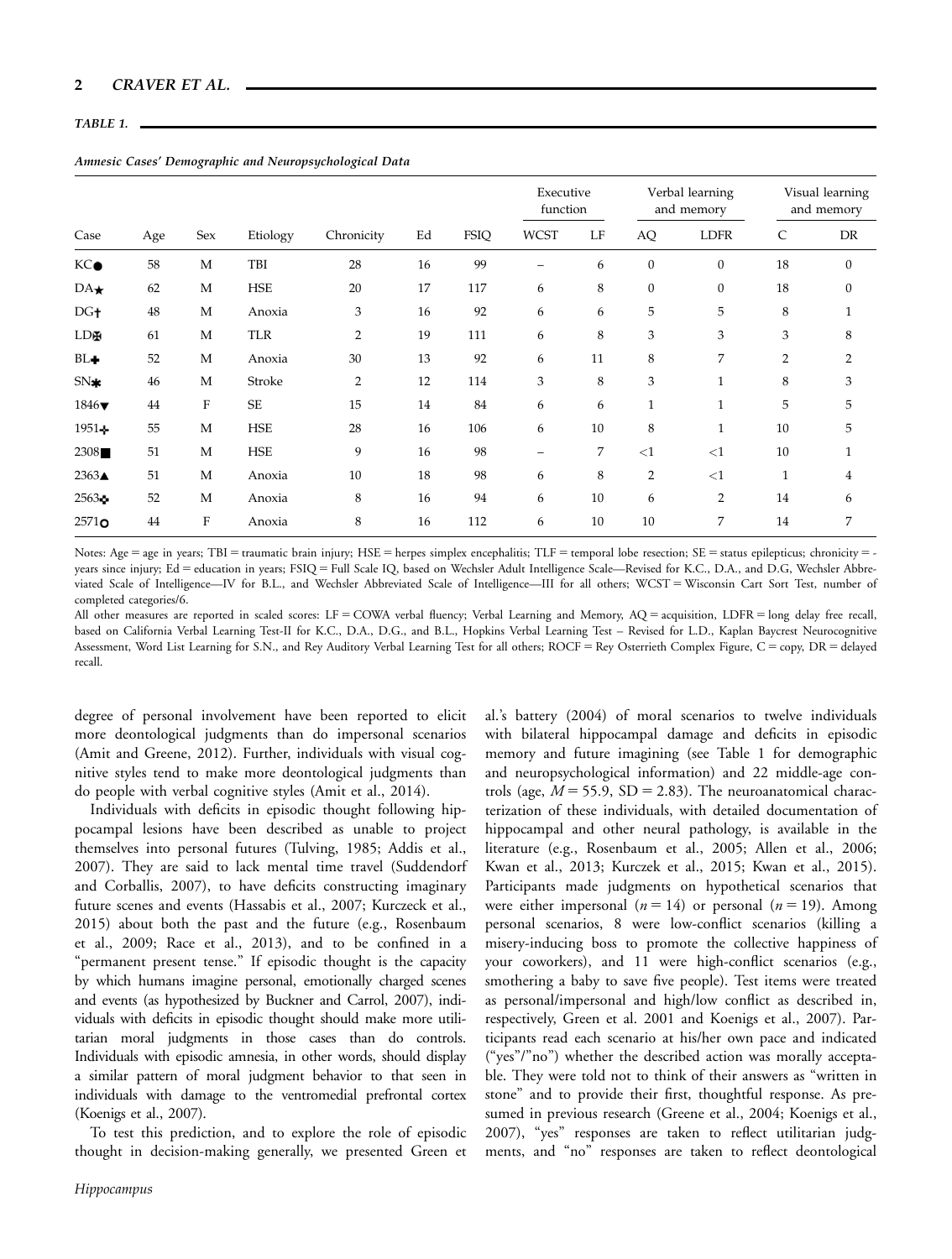

FIGURE 1. Proportion of "yes" responses as a function of group.(A) Compares amnesic and control answers to impersonal (left) and personal (right) scenarios. (B) (Right) compares amnesic and control answers to the low (left) and high (right) conflict scenarios among the personal scenarios. Error bars represent standard error. Individual data points for amnesia participants (symbols representing each case found in Table 1) were plotted for both low and high conflict personal scenarios. For the low conflict scenarios, only four amnesia participants endorsed any scenarios. Underlining represent cases that are significantly different from comparison performance as determined by individual comparisons between the amnesic cases and controls using the clinical case adjusted  $t$  test (Crawford and Garthwaite, 2002).

judgments (though see Kahane and Shackel, 2008). For each participant, we scored the proportion of "yes" to "no" responses endorsed.

To assess whether the proportion of "yes" responses varied between groups and levels of personal involvement, we conducted a 2x2 mixed factorial ANOVA with group (amnesic, control) as the between-subjects variable and level of personal involvement (impersonal, personal) as the within-subjects variable. There was no significant main effect of group  $(F(1, 32) = 2.89, P = 0.099,$  $\eta^2$  = 0.083) as individuals with amnesia gave a similar proportion of "yes" responses (Personal mean  $= 0.35$ , SD  $= 0.22$ ; Impersonal mean =  $0.51$ , SD =  $0.13$ ) as did controls (Personal mean- $= 0.25$ , SD  $= 0.14$ ; Impersonal mean  $= 0.49$ , SD  $= 0.11$ ). Replicating the finding of Koenigs et al. (2007), we found a significant main effect of level of personal involvement  $[F(1, 32)]$  $=$  32.30,  $P < 0.001$ ,  $\eta^2 = 0.502$ ): "yes" responses were more frequent in impersonal scenarios ( $M = 0.50$ , SD = 0.11) than personal scenarios  $[M = 0.28, SD = 0.17; Fig. 1(A)].$  There was no significant group by level of personal involvement interaction  $(P = 0.274, \eta^2 = 0.037).$ 

To assess whether the proportion of "yes" responses varied between groups and level of moral conflict within personal moral scenarios, we conducted a  $2 \times 2$  mixed factorial ANOVA with group (amnesic, control) as the between-subjects variable and level of conflict (low conflict, high conflict) as the within-subjects variable. There was a significant effect of level of conflict  $[F(1, 32) = 284.07, P < 0.001, \eta^2 = 0.899]$ ; "yes" responses were more frequent in high-conflict scenarios ( $M = 0.47$ , SD = 0.26)

than in low-conflict scenarios ( $M = 0.03$ , SD = 0.09). There was also a significant effect of group  $(F(1, 32) = 4.29, P = 0.046,$  $\eta^2$  = 0.118) whereby individuals with amnesia gave a higher proportion of "yes" responses (low conflict mean  $= 0.07$ , SD  $= 0.12$ ; high conflict mean =  $0.55$ , SD =  $0.30$ ) than did controls (low conflict mean =  $0.01$ , SD =  $0.05$ ; high conflict mean =  $0.42$ ,  $SD = 0.22$ ). The group by level of conflict interaction was nonsignificant  $[P = 0.497, \eta^2 = 0.015;$  Fig. 1(B)].

Individual comparisons between the amnesic cases and controls using the clinical case adjusted  $t$  test (Crawford and Garthwaite, 2002) revealed substantial variation across the group. Three amnesic patients (KC, 2308 and 2363) made a higher proportion of "yes" judgments than did controls in the high-conflict scenarios (KC  $-1.0, t = 2.61, P = 0.016, z_{cc} = 2.648$ ; 2308 – 0.91,  $t = 2.20$ ,  $P = 0.039$ ,  $z_{cc} = 2.233$ ; 2363 – 1.0,  $t = 2.61$ ,  $P = 0.016$ ,  $z_{\rm cc}$  = 2.648) and a higher proportion of "yes" judgments than controls in low-conflict scenarios (KC  $-0.25$ ,  $t = 4.38$ ,  $P < 0.001$ ,  $z_{\rm cc} = 4.528$ ; BL  $-0.13$ ,  $t = 2.09$ ,  $P = 0.049$ ,  $z_{\rm cc} = 2.17$ ; 2308 – 0.13,  $t = 2.09$ ,  $P = 0.049$ ,  $z_{cc} = 2.17$ ; 2363 – 0.38,  $t = 6.67$ ,  $P < 0.001$ ,  $z_{\text{cc}} = 6.887$ , driving the group difference in the effect of level of conflict (without those participants, the effect of conflict remains significant,  $F(1, 29) = 217.09$ ,  $P < 0.001$ ,  $\eta^2 = 0.882$ ), but there was no significant difference in group,  $F(1,29) = 0.02$ ,  $P = 0.901$ ,  $\eta^2 = 0.001$ ). In order to investigate the relationship between moral judgments and episodic thinking, the proportion of "yes" responses in each moral scenario condition was related to both past and future thinking. Consistent with the broader literature, to assess past and future thinking, we calculated the proportion of internal (i.e., episodic) to total (i.e., episodic and nonepisodic) details as a measure of episodic re-experiencing irrespective of the total verbal output (Levine et al. 2002). This proportion was calculated on previously obtained narratives from all the participants in the current study and reported in Kurczek et al., 2015 and Kwan et al., 2015 (with the exception of 2571, who was not in the previous report and whose data are thus not included here). Critically, as reported in Kurczek et al., 2015 and Kwan et al., 2015, the participants with severe episodic amnesia were significantly impaired relative to healthy control performance of both past and future thinking, as measured by the proportion of internal-to-total details. There were no significant correlations between proportion of "yes" responses for personal scenarios combined and deficits in episodic memory  $(r = -0.094; P = 0.784)$  or future imagining  $(r =$  $-0.015$ ;  $P = 0.966$ ), between the proportion of "yes" responses in high-conflict personal scenarios and the extent of deficits in either episodic memory ( $r = -0.150$ ;  $P = 0.643$ ) or future imagining  $(r = 0.010; P = 0.985)$ , or between the proportion of "yes" responses in low conflict personal scenarios and deficits in episodic memory ( $r = 0.097$ ;  $P = 0.776$ ) and future imagining ( $r = -0.118$ ;  $P = 0.729$ .

Our findings show that individuals with hippocampal damage and deficits in episodic imagining can make moral decisions. Like controls, they gave more utilitarian responses in personal scenarios than in impersonal scenarios. Finally, there was no correlation between deficits in episodic thought and utilitarian response rate. The biasing effect of personal, high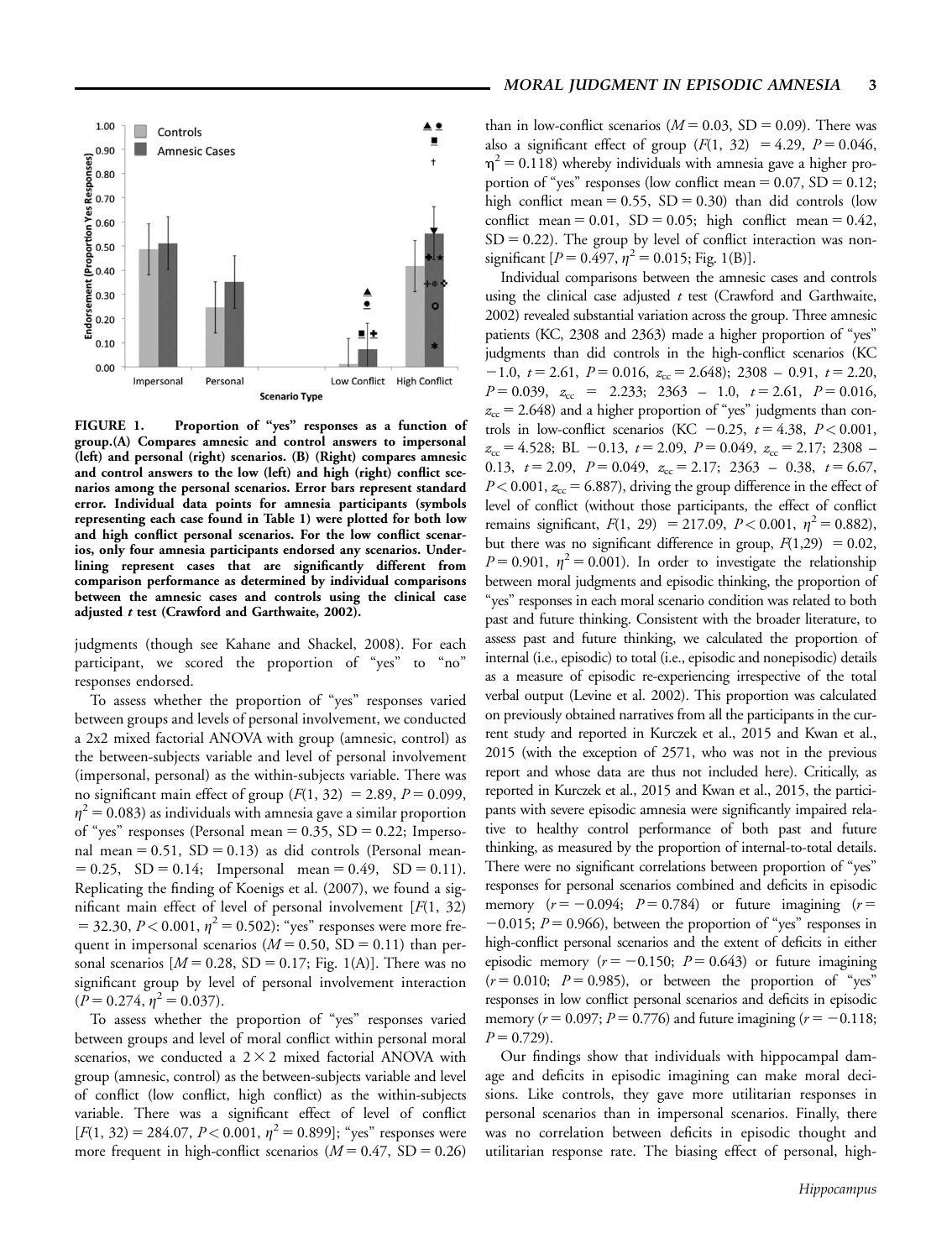conflict scenarios on moral judgment thus appears to be independent of episodic memory and prospection.

All individuals with amnesia answered all the questions. Though this finding is unsurprising, given that many individuals with amnesia retain most of their cognitive capacities, it undermines the intuitive idea that episodic thought is necessary for making moral judgments (e.g., Darwin, 1871).

Like controls, amnesics as a group gave more deontological ("no") responses in personal scenarios than in impersonal scenarios. Yet they did not give more utilitarian answers in personal scenarios than did controls. Moral judgment in individuals with episodic amnesia thus exhibits a well-known and curious feature of human moral judgment, characterized by Greene (2014) as a bias toward deontological judgments in personal scenarios. This provides some evidence that amnesic individuals enlist the same neurocognitive mechanisms in making moral judgments as do controls.

Among personal scenarios, the influence of episodic thought should be most evident in high-conflict scenarios, where deontological judgments are pitted against heavy utilitarian costs. Episodic memory and imagining are commonly associated with emotional cognition (Boyer, 2008; De Steno, 2009; Rubin and Umanath, 2015). Greene's (2001, 2014) model predicts that individuals with deficits in the ability to imagine such emotional, personal scenes should make more utilitarian judgments than do controls, especially in high conflict scenarios. Indeed, as a group, amnesics made more utilitarian judgments in both low and high-conflict scenarios than did controls. This finding is consistent with a modulatory role for hippocampally mediated episodic thought in deontological moral judgment.

Closer scrutiny, however, reveals that three high-utilitarian amnesic individuals (KC, 2308 and 2363) drive this apparent effect. All others were within the range of controls. The three high-utilitarian responders fall across the spectrum of deficits in both episodic memory and future imagining; indeed, two such individuals have the least (2363) and the greatest (KC) impairment in both episodic memory and future imagining. Furthermore, one amnesic individual (SN) made more deontological responses than anyone while being among the most impaired in both episodic memory and future imagining. Perhaps these outliers held conservatively to a single answer for most of the questions. Regardless of the explanation, impairments in neither episodic memory nor episodic future thought correlate with the proportion of deontological judgments in amnesic individuals.

These findings argue that mechanisms of episodic memory and future imagining likely do not mediate the effect of personal involvement on moral judgment (Greene et al., 2001). This conclusion fits with emerging evidence that many aspects of prudential decision-making are preserved even in individuals lacking episodic memory and future imagining (i.e., KC). Individuals with episodic amnesia know they have personal futures and care about them (Craver et al., 2014). They value future rewards and, like controls, systematically discount the value of those rewards with time (Kwan et al., 2013). They are neither impulsive nor prone to risk (Rosenbaum et al., 2015). Such findings independently suggest that many mechanisms contribute to future decision-making.

How personally salient, high-conflict scenarios influence these mechanisms in individuals with episodic amnesia remains to be determined. One possibility is that personal scenarios elicit an emotional response at the core of Green et al.'s (2001) model via a pathway independent of episodic memory. Indeed, patients with severe episodic amnesia are capable of seemingly normal emotional processing and experience in the absence of declarative memory for the event that initially caused the emotion (e.g., Feinstein et al., 2010). Such an interpretation warrants further attention.

While we have shown that some aspects of moral judgment are spared even in severe episodic amnesia, episodic memory might have a more subtle effect on moral decision-making over time. Although individuals with amnesia (including many in this study) can assess others' character as "good," "bad," and "neutral" based on scenarios, their judgments change more dramatically in response to individual scenarios than do controls (Croft et al., 2010). Individuals with amnesia might have difficulty updating overall character judgments on the basis of single scenarios and might have difficulty comparatively assessing the moral status of one kind of act relative to other kinds of acts (e.g., stealing vs. murder). They might also exhibit greater difficulty if the moral dilemmas involve people who are personally familiar, as this might place demands on episodic simulation (e.g., Rabin et al., 2013; De Brigard et al., 2015).

We have shown that, in contrast to what Greene's (2001, 2014) model and a common understanding of mental time travel jointly predict, individuals with hippocampal damage and profound deficits in episodic memory and future imagining show no deficit-dependent tendency to make more utilitarian judgments in personal high-conflict moral scenarios than do controls.

## **REFERENCES**

- Addis DR, Wong AT, Schacter DL. 2007. Remembering the past and imagining the future: common and distinct neural substrates during event construction and elaboration. Neuropsychologia 45:1363–1377.
- Allen JS, Tranel D, Bruss H, Damasio H. 2006. Correlations between regional brain volumes and memory performance in anoxia. J Clin Exp Neuropsychol 28:457–476.
- Amit E, Gottlieb S, Greene J.D. 2014. Visual vs. verbal thinking and dual-process moral cognition. In: Dual-Process Theories of the Social Mind. New York: Guilford Press. pp 340–354.
- Amit E, Greene JD. 2012. You see, the ends don't justify the means: Visual imagery and moral judgment. Psychol Sci 23:861–868.
- Boyer P. 2008. Evolutionary economics of mental time travel? Trends Cogn Sci 12:219–224.
- Buckner RL, Carroll DC. 2007. Self-projection and the brain. Trends Cogn Sci 11:49–57.
- Casebeer WD, Churchland PS. 2003. The neural mechanisms of moral cognition: A multiple-aspect approach to moral judgment and decision-making. Biol Philos 18:169–194.
- Craver CF, Kwan D, Steindam C, Rosenbaum RS. 2014. Individuals with episodic amnesia are not stuck in time. Neuropsychologia 57: 191–195.